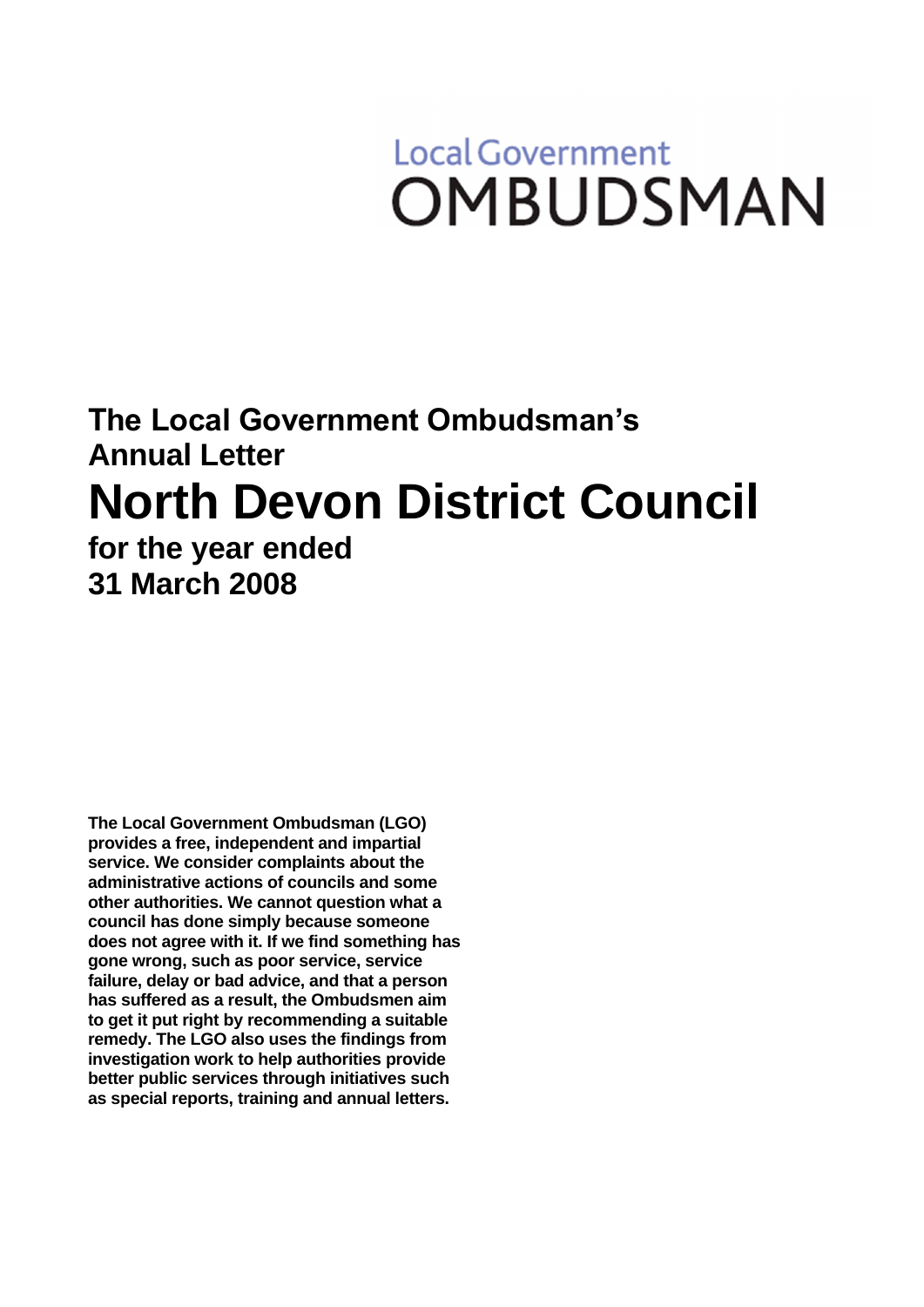# **Annual Letter 2007/08 - Introduction**

This annual letter provides a summary of the complaints we have received about North Devon District Council. We have included comments on the authority's performance and complaint-handling arrangements, where possible, so they can assist with your service improvement.

I hope that the letter will be a useful addition to other information your authority holds on how people experience or perceive your services.

Two attachments form an integral part of this letter: statistical data covering a three year period and a note to help the interpretation of the statistics.

# **Complaints received**

#### *Volume*

We received 32 complaints against your Council this year, three more than last year. We expect these fluctuations year on year.

# *Character*

The 19 complaints about planning and building control account for just under two thirds of all the complaints received and this is not dissimilar to the situation last year. Housing complaints doubled from three last year to six this. We received single complaints on public finance and transport and highways.

In the 'other' category, there were two complaints about licensing and single complaints about environmental health, land and miscellaneous matters.

#### **Decisions on complaints**

# *Reports and local settlements*

When we need to complete an investigation we issue a report. I issued no reports against your Council this year.

A 'local settlement' is a complaint where, during the course of our investigation, the Council has agreed to take some action which we consider is a satisfactory response to the complaint. The investigation is then discontinued.

In 2007/08 the Local Government Ombudsmen determined some 27% of complaints by way of local settlement (excluding 'premature' complaints - where councils have not had a proper chance to deal with them - and those outside our jurisdiction).

One complaint about planning applications was settled locally this year. The Council failed to notify the complainant of a planning application for development which overlooked his garden and dining area. It seemed likely that the outcome would have been the same had the notification been made but the complainant lost the opportunity to make representations and was left thinking that the outcome might have been different. To make matters worse no proper site visit notes were made. I am pleased to note that the Council had already reminded officers of the need to make site visit notes and to take photographs whenever possible and had also agreed that delegated decisions should in future be reviewed and countersigned by a second officer. To settle the complaint, the Council apologised and made a payment in compensation of £500. I am grateful to the Council for its assistance in settling this complaint.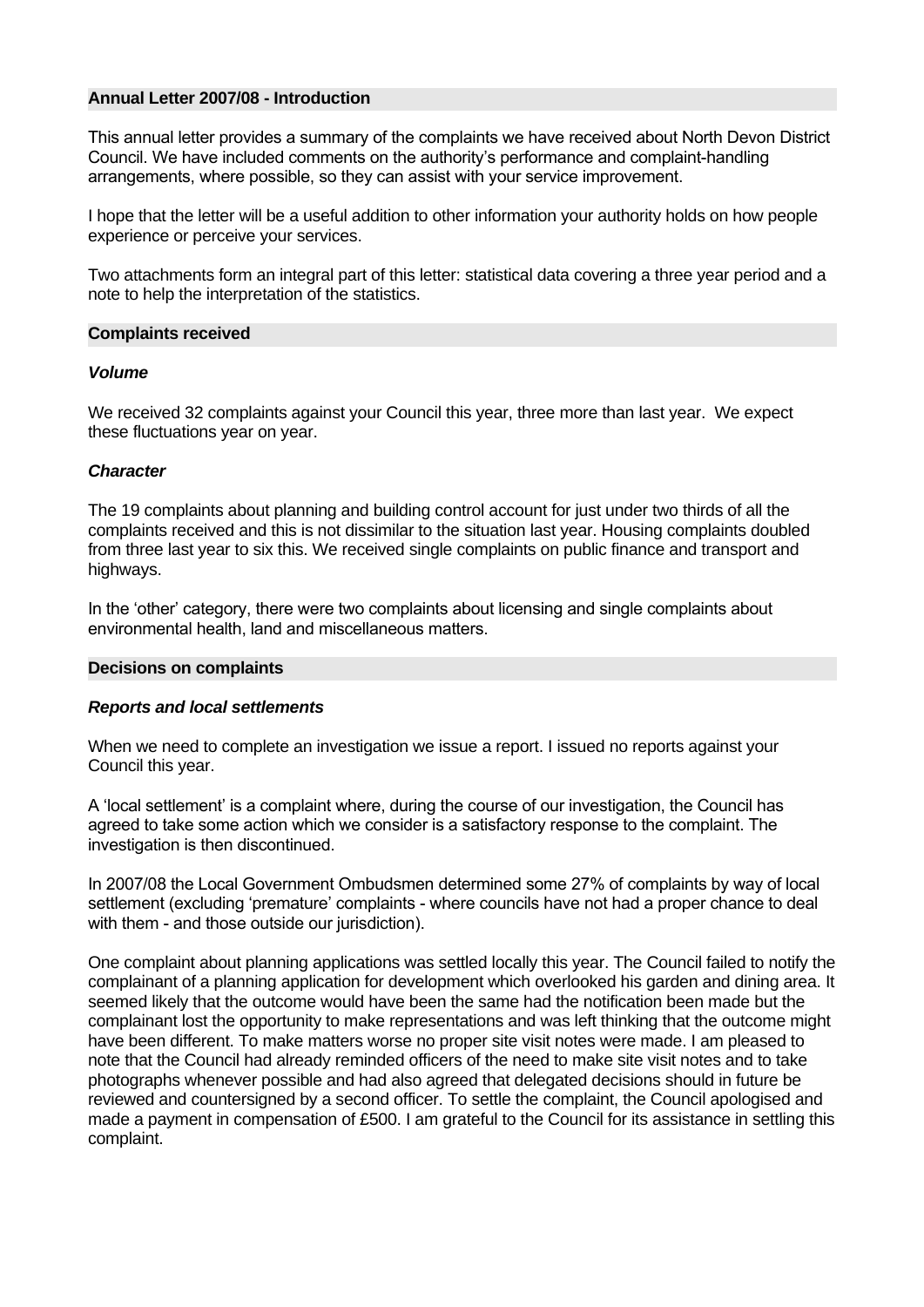# *Other findings*

Twenty-six complaints were decided during the year. Of these, seven were out of my jurisdiction for a variety of reasons. Five complaints were referred back to your Council as premature, so that they could be considered through the Council's complaints procedure. The remaining 13 were not pursued either because no evidence of maladministration was seen or for other reasons, mainly because no significant injustice flowed from the fault alleged.

# **Your Council's complaints procedure and handling of complaints**

The five premature complaints referred back to your Council represent just under a fifth of the decisions made last year and this is lower than the national average of 27%. This supports the view that the Council's complaints procedure is readily accessible to the Council's residents.

Five complaints were re-submitted to me during the year. One was outside my jurisdiction. Two were not pursued, one because no evidence of maladministration was seen and the other because no significance injustice flowed from the fault alleged. Two had not been decided at the end of the year.

# **Liaison with the Local Government Ombudsman**

I ask councils to respond to my enquiries within 28 days. This year I made ten enquiries of your Council and the average response time was just under 29 days, just above the target set.

When the individual responses are examined, it is clear that the average response time is skewed by two responses which were sent very quickly: housing (two days) and land (four days). If these responses are ignored then the average response time is some 35 days. I hope the Council will be able to return to its earlier response times of under 28 days in the coming year

# **Training in complaint handling**

Part of our role is to provide advice and guidance about good administrative practice. We offer training courses for all levels of local authority staff in complaints handling and investigation. This year we carried out a detailed evaluation of the training with councils that have been trained over the past three years. The results are very positive.

The range of courses is expanding in response to demand. In addition to the generic Good Complaint Handling (identifying and processing complaints) and Effective Complaint Handling (investigation and resolution) we can run open courses for groups of staff from different smaller authorities and also customise courses to meet your Council's specific requirements.

All courses are presented by an experienced investigator so participants benefit from their knowledge and expertise of complaint handling.

I have enclosed some information on the full range of courses available together with contact details for enquiries and any further bookings.

# **LGO developments**

We launched the LGO Advice Team in April, providing a first contact service for all enquirers and new complainants. Demand for the service has been high. Our team of advisers, trained to provide comprehensive information and advice, have dealt with many thousands of calls since the service started.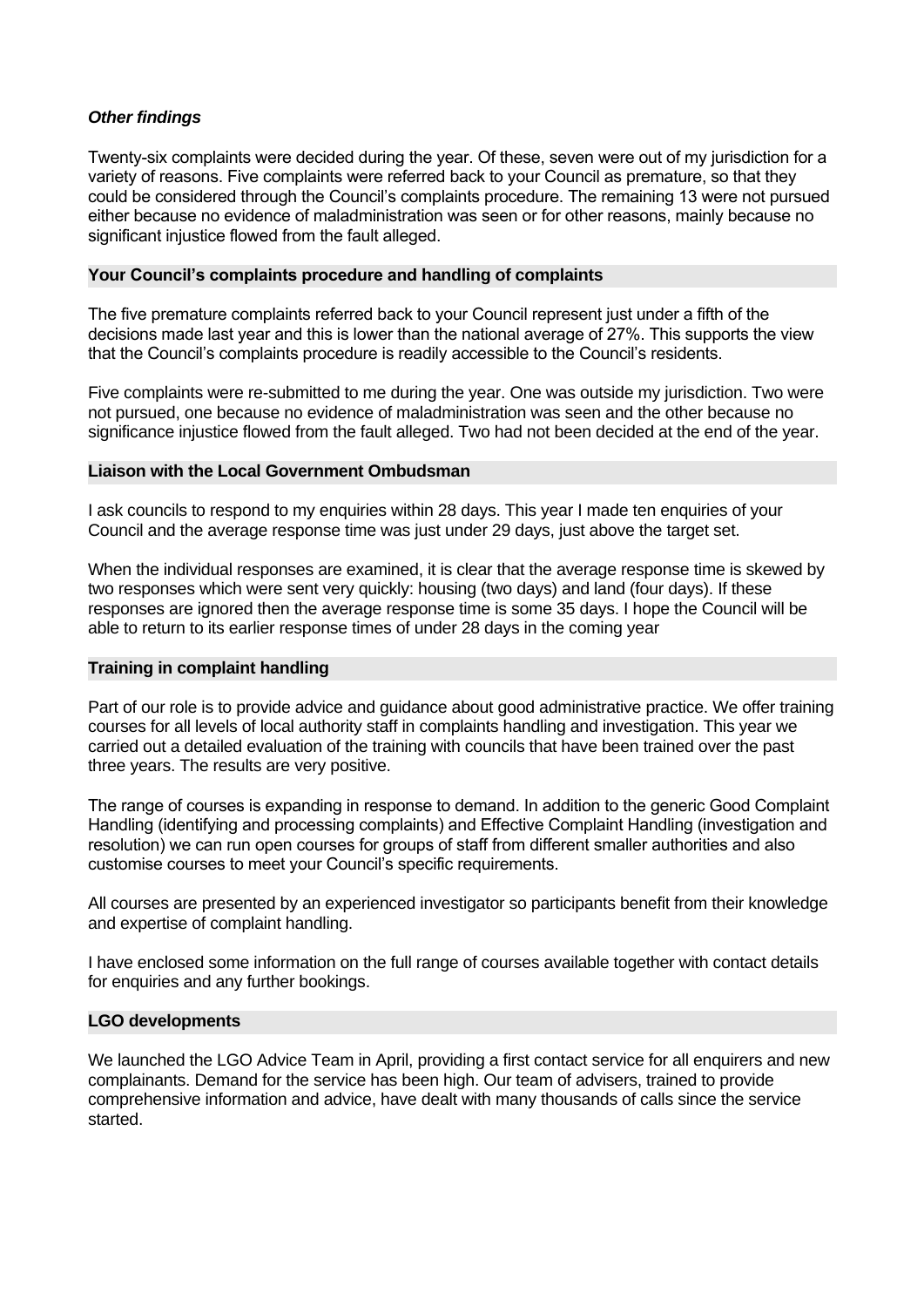The team handles complaints submitted by telephone, email or text, as well as in writing. This new power to accept complaints other than in writing was one of the provisions of the Local Government and Public Involvement in Health Act, which also came into force in April. Our experience of implementing other provisions in the Act, such as complaints about service failure and apparent maladministration, is being kept under review and will be subject to further discussion. Any feedback from your Council would be welcome.

Last year we published two special reports providing advice and guidance on 'applications for prior approval of telecommunications masts' and 'citizen redress in local partnerships'. I would appreciate your feedback on how useful you have found these reports, particularly on any complaints protocols put in place as part of the overall governance arrangements for partnerships involving your Council.

# **Conclusions and general observations**

I welcome this opportunity to give you my reflections about the complaints my office has dealt with over the past year. I hope that you find the information and assessment provided useful when seeking improvements to your Council's services.

**J R White Local Government Ombudsman The Oaks No 2 Westwood Way Westwood Business Park Coventry CV4 8JB**

**June 2008**

Enc: Statistical data Note on interpretation of statistics Leaflet on training courses (with posted copy only)